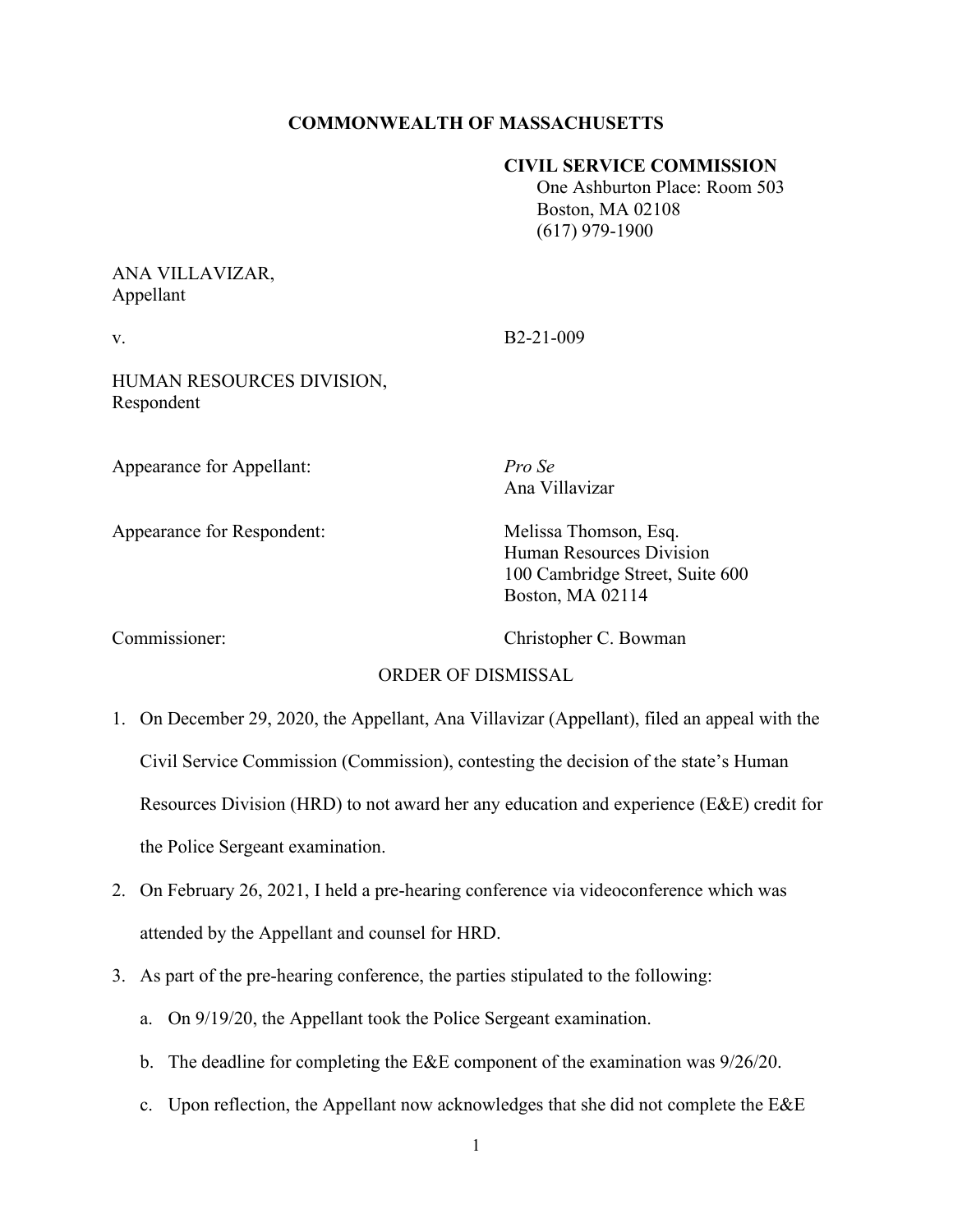portion of the examination. Rather, she provided information in response to certain requests for information, including submission of her DD-214, when she applied to take the examination.

- d. The Appellant did not submit any "supporting documentation" to HRD as part of the E&E component of the examination.
- e. As the Appellant did not complete the E&E portion of the examination and/or provide any supporting documentation, HRD has no record of such and the Appellant received a score of "0" on the E&E portion of the examination.
- f. The E&E score of "0", combined with the written score received by the Appellant, resulted in a failing score.
- g. Since the Appellant did not pass the promotional examination, her name did not appear on the eligible list for police sergeant.
- h. As part of the pre-hearing conference, the Appellant indicated that she would be withdrawing her appeal with the Commission. No withdrawal was received by the Appellant, despite being sent a reminder email.

#### *Applicable Civil Service Law*

 G.L. c. 31, § 2(b) addresses appeals to the Commission regarding persons aggrieved by "… any decision, action or failure to act by the administrator, except as limited by the provisions of section twenty-four relating to the grading of examinations …." It provides, *inter alia*, "No decision of the administrator involving the application of standards established by law or rule to a fact situation shall be reversed by the commission except upon a finding that such decision was not based upon a preponderance of evidence in the record."

Pursuant to G.L. c. 31, § 5(e), HRD is charged with: "conduct[ing] examinations for purposes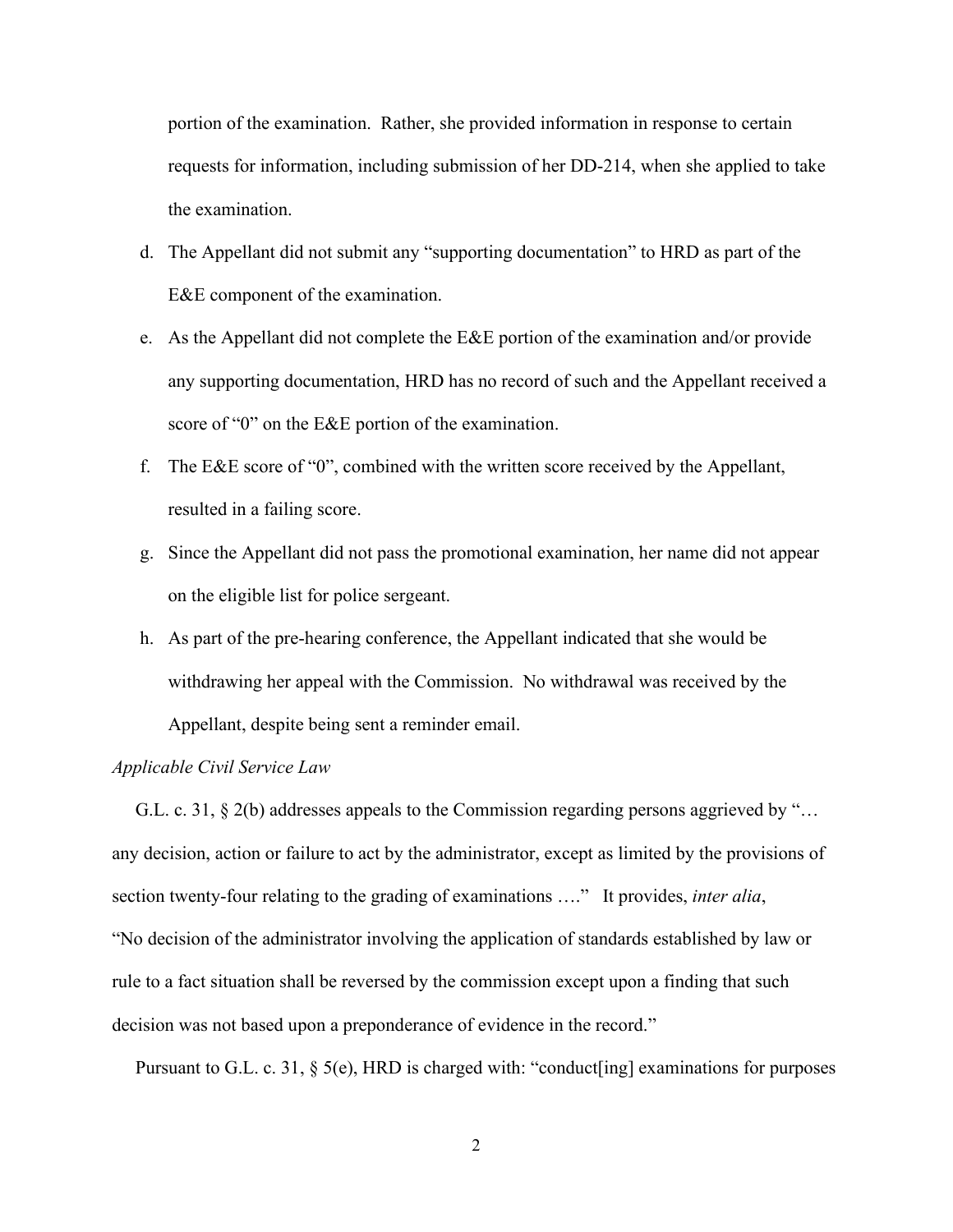of establishing eligible lists." G.L. c. 31, § 22 states in relevant part: "In any competitive examination, an applicant shall be given credit for employment or experience in the position for which the examination is held."

 G.L. c. 31 § 24 allows for review by the Commission of exam appeals. Pursuant to § 24, "…[t]he commission shall not allow credit for training or experience unless such training or experience was fully stated in the training and experience sheet filed by the applicant at the time designated by the administrator."

 In Cataldo v. Human Resources Division, 23 MCSR 617 (2010), the Commission stated that " … under Massachusetts civil service laws and rules, HRD is vested with broad authority to determine the requirements for competitive civil service examinations, including the type and weight given as 'credit for such training and experience as of the time designated by HRD'". *Analysis*

 It is undisputed that the Appellant sat for the written component of the Police Sergeant examination, but failed to complete the E&E component of the examination. Consistent with a series of appeals regarding this same issue, in which applicants have been unable to show that they followed instructions and submitted the online E&E claim, intervention by the Commission is not warranted as the Appellant cannot show that she was harmed through no fault of her own.

For this reason, the Appellant's appeal under Docket No. B2-21-009 is *dismissed.*

Civil Service Commission

*/s/ Christopher Bowman* Christopher C. Bowman Chairman

By a vote of the Civil Service Commission (Bowman, Chairman; Camuso, Ittleman, Stein and Tivnan, Commissioners) on March 11, 2021.

3